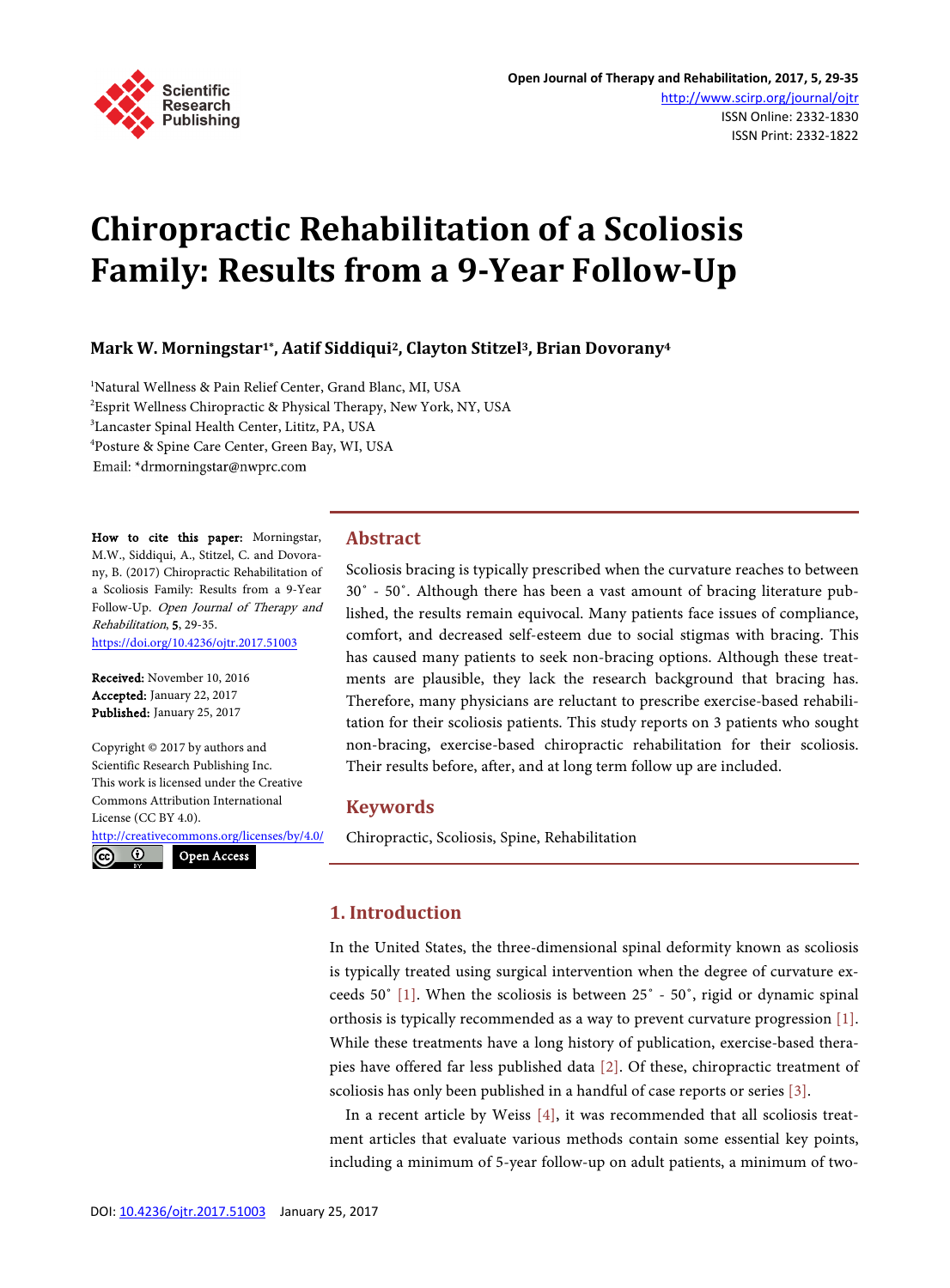year follow-up on adolescent patients after they've reached skeletal maturity, and a calculated incidence of progression of at least 40% [\[4\].](#page-5-3) According to his literature review, no exercise-based physical therapy has been published to date that incorporate these criteria [\[4\],](#page-5-3) nor has any paper outlining a chiropractic method [\[3\].](#page-5-2)

This case series reports the results of 3 females, a mother and her 2 daughters, following a chiropractic rehabilitation treatment intervention. This family was selected due to the fact that they all participated in the same exercise-based scoliosis treatment, and each had a different scoliosis curve pattern. All of the patients began treatment as a result of pain caused by their respective scoliosis. At the time of initial presentation to the chiropractic clinic, the scoliosis in each case had already reached or surpassed the typical surgical threshold. However, the mother elected to avoid surgery for herself and for her daughters. The objective of this paper is to outline the results of this family, all with adolescent idiopathic scoliosis, who have been treated and then followed for nine years. This paper reports their changes in radiographic, pain, and daily function parameters obtained over this time period. All 3 patients gave their written permission to use their non-identifying outcome and demographic data.

#### **2. Case Reports**

#### **2.1. Mother**

A 51-year-old female mother of two presented to a chiropractic clinic for treatment of middle back, lower back, and right shoulder pain. Her back pain was rated as a 6/10 on a numeric pain rating scale for both regions, and the shoulder pain was ranked as a 4/10. All pain areas were painful at least 75% of the day, and made worse by postural stasis. Lying flat on her back and swimming helped to reduce the pain, but not eliminate it. The middle back pain was located medial and inferior to the right medial scapular border. The shoulder pain was located across the superior aspect of the scapula along the spine of the scapula. Her low back pain was located over her right sacroiliac joint and lumbosacral joint. The patient reported that she had had this pain for most of her adult life episodically. However, it had become more consistent and had increased severity over the previous 5 - 7 years. Other treatment options sought by the patient were physical therapy, including massage, ultrasound, electric stimulation, and stretching for a total of 24 sessions in 8 weeks. No relief was obtained as a result of this treatment. She was also given an option for sacroiliac steroid injections for pain management, which she refused.

Her initial physical assessment in the chiropractic clinic included radiographic, postural, and functional measures. The radiographic measurement included the Cobb angle to assess the scoliosis. In the mother's case, her Cobb angle measured 47˚ (right thoracic). At baseline she completed a quadruple numeric pain rating scale (QVAS)  $[5]$  and a functional rating index (FRI)  $[6]$ . These scales provide information on the patient's pain and activities of daily living. Her initial scores were 47% and 55%, respectively.

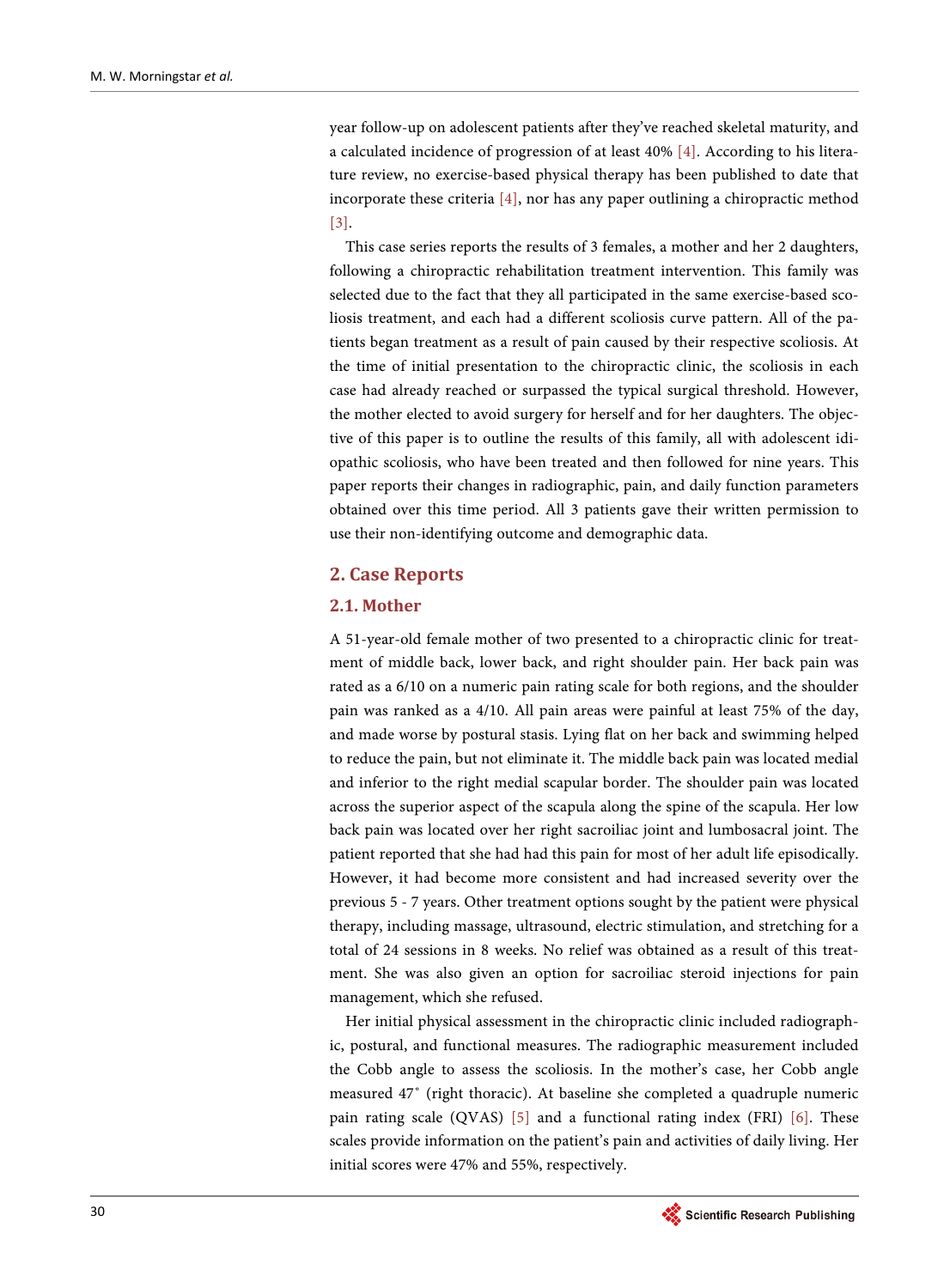#### **2.2. Daughter #1**

The 16-year-old daughter presented to the clinic with a 3-year history of thoracolumbar pain and upper thoracic pain. Her thoracolumbar pain ranked as a 7/10 while her upper thoracic painranked as a 4/10. Her pain was present approximately 50% of the day. Sitting at school and driving in her car increased her pain, while walking, lying flat, and over the counter NSAIDS helped the pain. Her upper thoracic pain was located in the trapezius bilaterally, with the right side reported as slightly worse and more frequent than the left. The thoracolumbar pain beganat approximately T10 - T12 and radiated laterally on both sides. The pain was described as achy and constricting. She had previously tried chiropractic manipulation with two different chiropractors, receiving one or two treatments weekly between the two of them for approximately five months. She also recalled receiving 8 - 10 full-body massages in the previous three years. She related that these treatments helped her pain temporarily, from hours to days, but nothing consistent or sustained. Her radiographic measurements were as follows: right thoracic scoliosis of 63˚ with an apex of T10. The ATR measured at 14˚, her baseline QVAS score was 63, and her initial FRI was 68%.

#### **2.3. Daughter #2**

The 14-year-old daughter presented to the clinic with a new onset of middle thoracic pain. The pain began insidiously approximately one month prior. She rated the pain as a 7/10, and was present nearly 100% of the waking day. Sitting at her desk at school, walking, and jogging all increased the pain. Rest and NSAIDS improved the pain, but only reduced it to about a 3/10 according to the patient. The pain was located at the thoracolumbar junction slightly right of the spine, approximately where the transitional region was between the lumbar and thoraciccurvatures on radiograph. She had not sought any treatment elsewhere. She primarily sought care at my office first because she came with her mother and sister for their initial visits, and chose to have one herself. On radiographic examination, she displayed a right thoracic/left lumbar double major scoliosis, with the thoracic curvature measuring 35˚ and the lumbar curvature 41˚. Her initial QVAS and FRI scores were 27% and 25%, respectively, and her sitting ATR measured 9˚.

#### **2.4. Treatment**

All three patients participated in a chiropractic rehabilitation program consisting of scoliosis and postural specific exercises. Modalities included external head and body weighting, positional spinal traction, fulcrum exercises, rotary torso exercises, vibration therapy, and spinal manipulation. [Figure 1](#page-3-0) illustrates the various modalities performed by these patients.

The initial course of treatment consisted of once weekly clinic treatments and required home care exercises. The weekly treatments lasted for six months, after which time they were followed with twice yearly, or as needed for pain. Beyond the initial six-month treatment regimen, the Mother presented to the office for a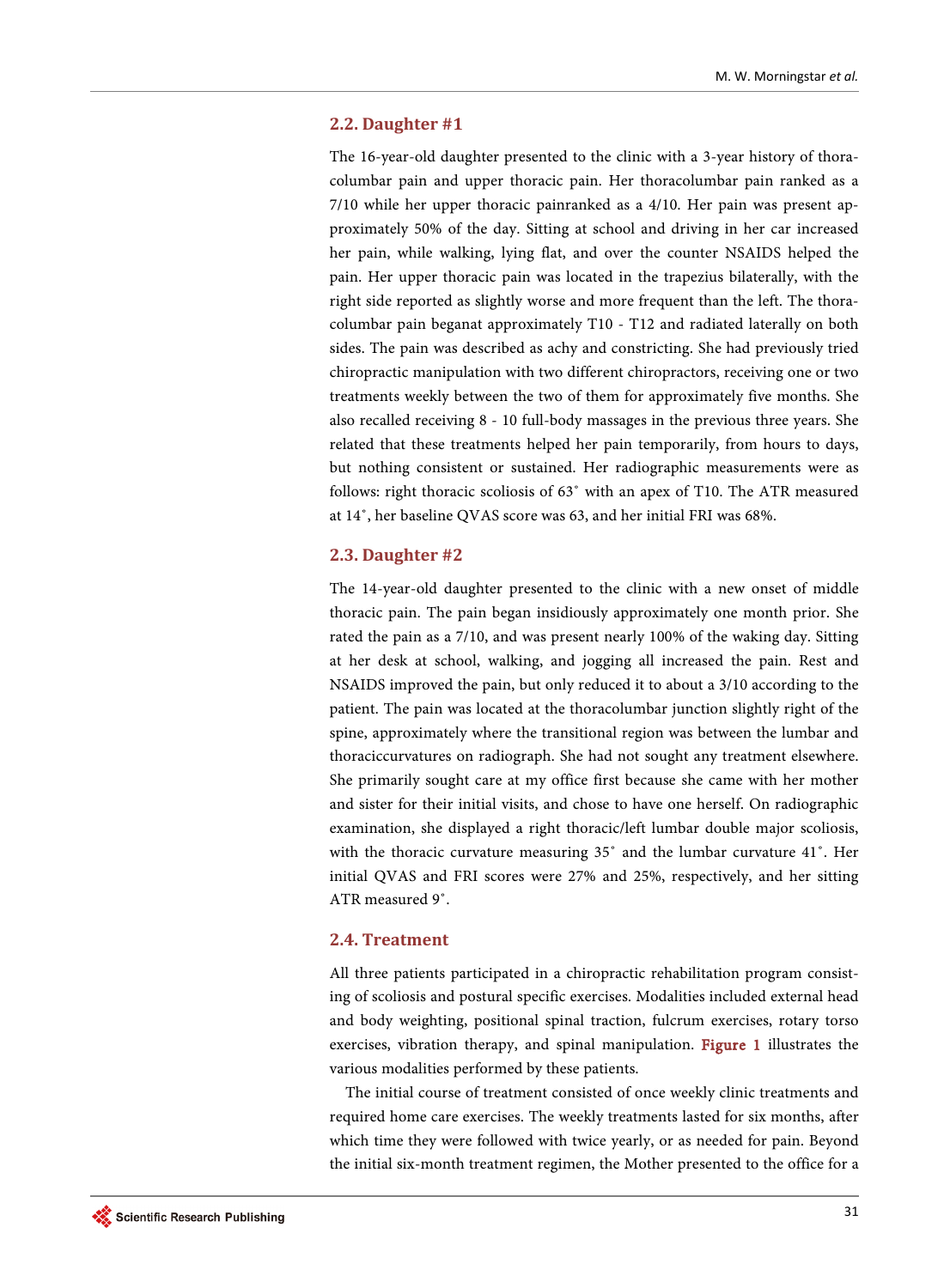total of 37 visits over the subsequent nine years and one month, while Daughter #1 and Daughter #2 came in 26 and 17 times, respectively over the same time period.

#### **2.5. Results**

During subsequent follow-up visits, postural assessment and the angle of trunk rotation (ATR), were collected at least twice yearly. Radiographic cobb angle measurements were collected during years 1, 5, 7, and 9. At the time of re-evaluation in year 9, the Mother had a Cobb angle of 34˚, with self-reported QVAS and FRI scores of 17 and 33, respectively. Daughter #1 showed a Cobb angle of 54˚, QVAS of 33, and FRI of 35. Finally, Daughter #2 had the following results: Cobb angle of 31˚ T/33˚L, QVAS of 13, and FRI of 13. [Figure 2](#page-3-1) summarizes the Cobb angle results for all three patients at baseline, 1 year, 5 years, 7 years, and 9 years. [Figure 3](#page-4-0) shows results for the QVAS at baseline, 1 year, and 9 years. [Figure 4](#page-4-1) shows these same data points for the FRI questionnaire.

<span id="page-3-0"></span>

Figure 1. This figure illustrates the therapies used by these patients over the course of their respective treatment. These include, from left to right, Pettibon Weighting System, fulcrum exercises, rotary torso exercises, and vibration therapy on a vibration platform.

<span id="page-3-1"></span>



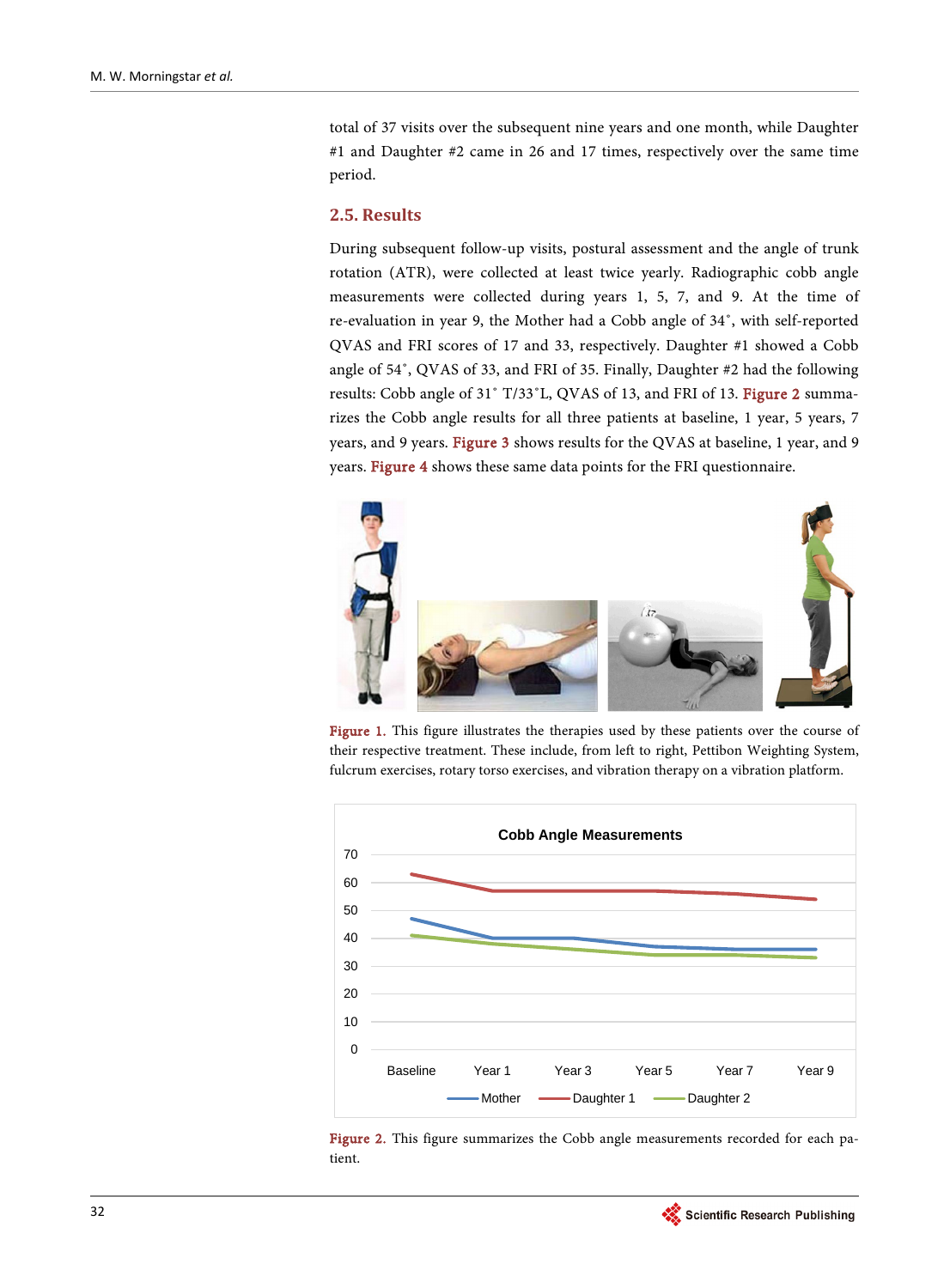<span id="page-4-0"></span>

Figure 3. An illustration of the QVAS outcomes at baseline and Years 1, 3, 6 and 9.

<span id="page-4-1"></span>

Figure 4. Functional rating index outcomes for all patients.

#### **3. Discussion**

In cases of progressive adolescent idiopathic scoliosis, the curvatures continue to increase 1˚ - 1.5˚ yearly in adulthood at a nearly linear rate [\[7\].](#page-6-0) It would appear that all 3 patients have altered the natural course of their curvatures. Whether or not this was due to the treatment remains unknown due to the study design. Based on the natural history of scoliosis [\[7\],](#page-6-0) it is unlikely that the observed improvements in these patients were attributed to natural history, but rather due to the prescribed treatment.

This case report is the first to evaluate a chiropractic treatment method for scoliosis using the recommended reporting guidelines by Weiss [\[4\].](#page-5-3) All 3 patients had their initial diagnosis during adolescence. At the time of presentation to my office, all three patients had curvatures that had previously progressed to a point where they met or exceeded surgical threshold [\[8\].](#page-6-1) Finally, the length of follow-up reported for these patients exceeds the five year recommendation for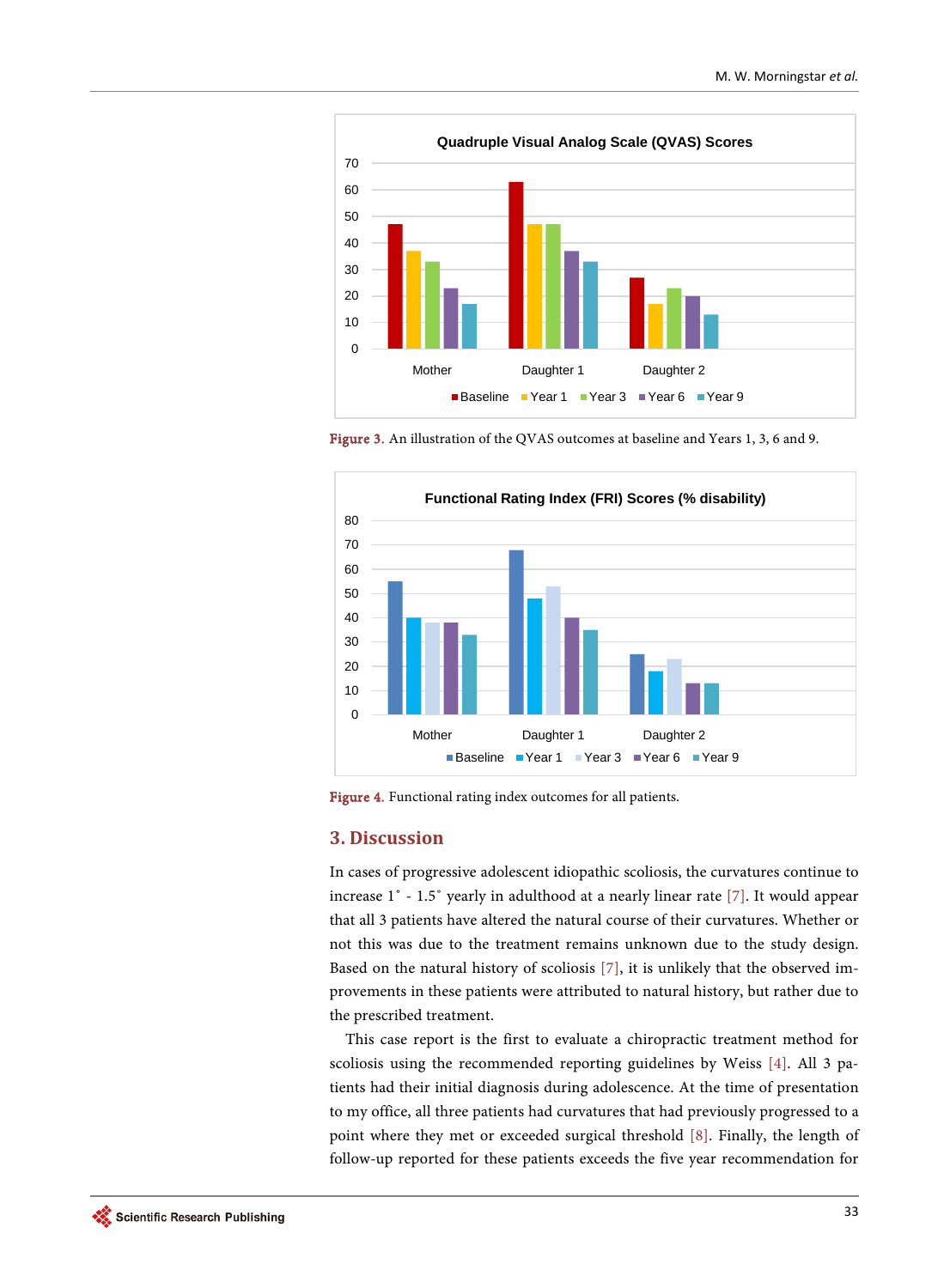adult patients [\[4\].](#page-5-3)

#### **Limitations**

There are some limitations that should be discussed. Because of the emphasis on home care for the duration of the follow-up period, it would have been helpful to have had the patients complete an exercise diary to record their respective levels of compliance with home care. This would have likely have a direct impact on the magnitude of the patient's results. The multimodal nature of the treatment each of the patients received does not allow us to identify which therapy or therapies were the most beneficial in achieving curve correction. However, since these therapies are not clinically practiced in isolation, this case series represents a practice pattern that might be more indicative of the typical rehabilitation practice. This study is also not immune to selection bias, as are all retrospective study designs. This prevents us from extrapolating these results to other cases. However, the purpose of this study was to document the long-term results of 3 relatives who all had scoliosis, regardless of the outcomes.

# **4. Conclusion**

A mother and her 2 daughters reported to a private medical clinic for treatment of idiopathic scoliosis. All 3 patients had differing curve patterns. Following the completion of a prescribed chiropractic rehabilitation treatment, and after 9 years of intermittent follow-up, all 3 patients demonstrated a correction of at least 6˚ in their respective scoliosis. They also demonstrated improvements in their self-rated pain scores and activities of daily living. Future investigations into chiropractic rehabilitation of scoliosis should include prospective study designs and control groups when possible.

# **Conflict of Interest**

The authors declare that there are no conflicts of interest.

#### **References**

- <span id="page-5-0"></span>[1] Scoliosis Research Society[. www.srs.org](http://www.srs.org/)
- <span id="page-5-1"></span>[2] Hawes, M.C. (2003) The Use of Exercises in the Treatment of Scoliosis: An Evidence-Based Critical Review of the Literature. Pediatric Rehabilitation, 6, 171-182. <https://doi.org/10.1080/0963828032000159202>
- <span id="page-5-2"></span>[3] Romano, M. and Negrini, S. (2008) Manual Therapy as a Conservative Treatment for Adolescent Idiopathic Scoliosis: A Systematic Review. Scoliosis, 3, 2. <https://doi.org/10.1186/1748-7161-3-2>
- <span id="page-5-3"></span>[4] Weiss, H.R. (2012) Physical Therapy Intervention Studies on Idiopathic Scoliosis-Review with The focus on Inclusion Criteria. Scoliosis, 7, 4. <https://doi.org/10.1186/1748-7161-7-4>
- <span id="page-5-4"></span>[5] Jensen, M.P. and Karoly, P. (1993) Self Report Scales and Procedures for Assessing Pain in Adults. In: Turk, D.C. and Melzack, R., Eds., Handbook of Pain Assessment, Guildford Press, New York, 15-34.
- <span id="page-5-5"></span>[6] Feise, R.J. and Menke, J.M. (2001) Functional Rating Index: A New Valid and Relia-